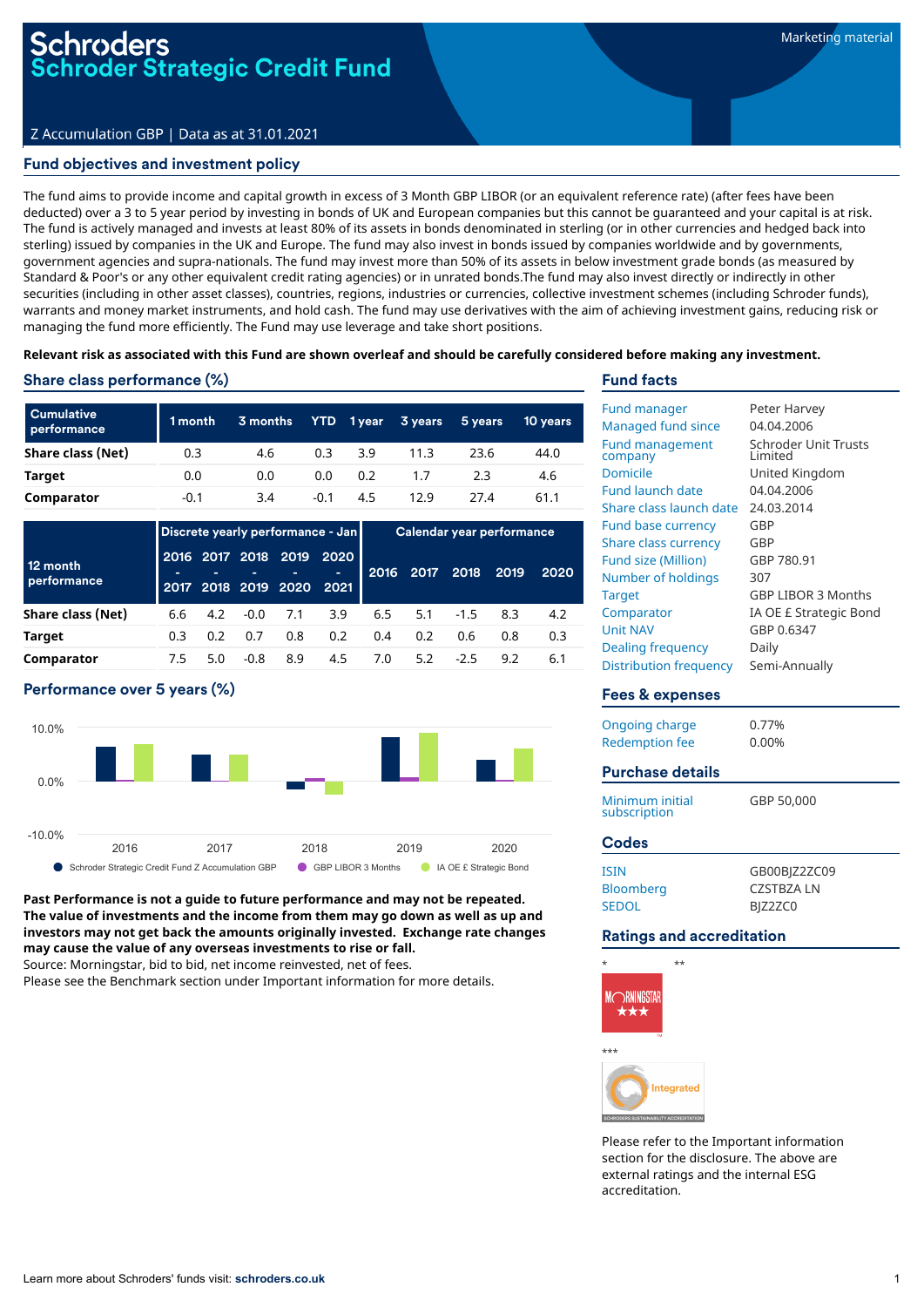#### 5 year return of GBP 10,000



#### **Past Performance is not a guide to future performance and may not be repeated. The value of investments and the income from them may go down as well as up and investors may not get back the amounts originally invested. Exchange rate changes may cause the value of any overseas investments to rise or fall.**

The chart is for illustrative purposes only and does not reflect an actual return on any investment.

Returns are calculated bid to bid (which means performance does not include the effect of any initial charges), net income reinvested, net of fees.

#### Risk considerations

**ABS and MBS risk:** Mortgage or asset-backed securities may not receive in full the amounts owed to them by underlying borrowers.

**Capital risk / negative yields:** When interest rates are very low or negative, the fund's yield may be zero or negative, and you may not get back all of your investment.

**Counterparty risk:** The counterparty to a derivative or other contractual agreement or synthetic financial product could become unable to honour its commitments to the fund, potentially creating a partial or total loss for the fund.

**Counterparty risk / money market & deposit:** A failure of a deposit institution or an issuer of a money market instrument could create losses.

**Credit risk:** A decline in the financial health of an issuer could cause the value of its bonds to fall or become worthless.

**Currency risk:** The fund can be exposed to different currencies. Changes in foreign exchange rates could create losses.

**Derivatives risk:** A derivative may not perform as expected, and may create losses greater than the cost of the derivative.

**High yield bond risk:** High yield bonds (normally lower rated or unrated) generally carry greater market, credit and liquidity risk.

**Interest rate risk:** A rise in interest rates generally causes bond prices to fall. **Leverage risk:** The fund uses derivatives for leverage, which makes it more sensitive to certain market or interest rate movements and may cause above-average volatility and risk of loss.

**Liquidity risk:** In difficult market conditions, the fund may not be able to sell a security for full value or at all. This could affect performance and could cause the fund to defer or suspend redemptions of its shares.

**Operational risk:** Failures at service providers could lead to disruptions of fund operations or losses.

**Capital erosion:**As a result of fees being charged to capital, the distributable income of the fund may be higher, but there is the potential that performance or capital value may be eroded.

**Counterparty risk:**The fund may have contractual agreements with counterparties. If a counterparty is unable to fulfil their obligations, the sum that they owe to the fund may be lost in part or in whole.

**Performance risk:** Investment objectives express an intended result but there is no guarantee that such a result will be achieved. Depending on market conditions and the macro economic environment, investment objectives may become more difficult to achieve.

#### Synthetic risk & reward indicator (SRRI)

| <b>LOWER RISK</b><br>Potentially lower reward |  |  |  |  | <b>HIGHER RISK</b><br>Potentially higher reward |
|-----------------------------------------------|--|--|--|--|-------------------------------------------------|
|                                               |  |  |  |  |                                                 |

The risk category is based upon the fund's risk target and there is no guarantee that the fund will achieve it.The fund's risk category is not guaranteed to remain fixed and may change over time. A fund in the lowest category does not mean a risk-free investment. A fund is in categories 1 to 3 where it can take lower risks in search of potentially lower rewards and its price may rise and fall accordingly. A fund is in categories 4 to 7 where it can take higher risks in search of potentially higher rewards and its price may rise and fall accordingly.

#### Risk statistics & financial ratios

|                                      | <b>Fund</b> | <b>Target</b> |
|--------------------------------------|-------------|---------------|
| Annual volatility (%)<br>(3y)        | 8.2         | 0.1           |
| <b>Effective duration</b><br>(years) | 2.5         |               |
| Current yield (%)                    | 4.5         |               |
| <b>Yield to maturity</b>             | 4.3         |               |

Source: Morningstar. The above ratios are based on bid to bid price based performance data. Please note this is an accumulation share class and as such the investor will not receive an income distribution. Any income will be reinvested into the fund.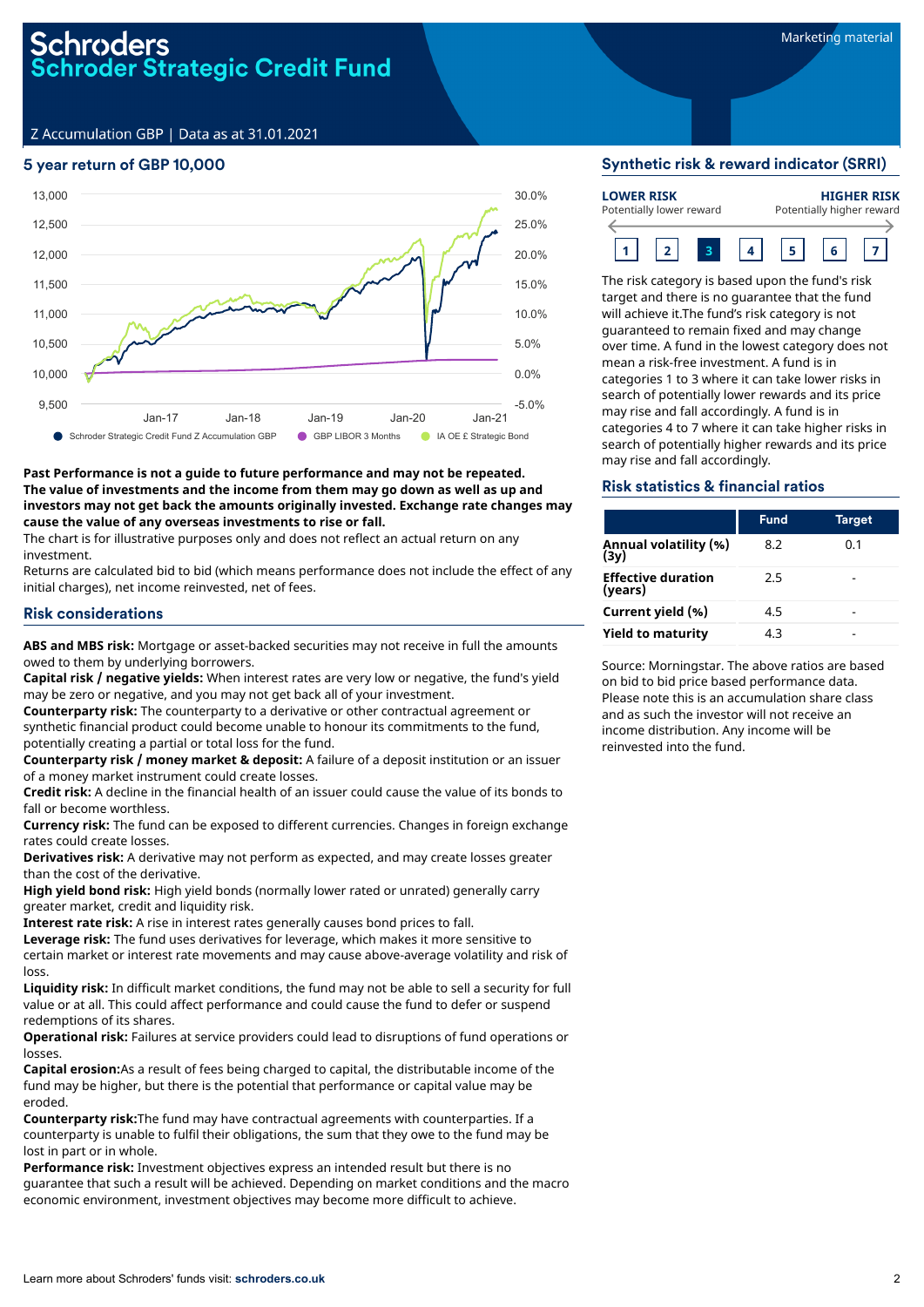# Schroders<br>Schroder Strategic Credit Fund

# Z Accumulation GBP | Data as at 31.01.2021

**IBOR:** The transition of the financial markets away from the use of interbank offered rates (IBORs) to alternative reference rates may impact the valuation of certain holdings and disrupt liquidity in certain instruments. This may impact the investment performance of the fund.

# Asset allocation

Target refers to the Benchmark listed in the Fund facts section and described under the Share class performance section on page 1. Source: Schroders. Top holdings and asset allocation are at fund level.

# Sector (%)



# Geographical Breakdown (%)



# Credit quality (%)



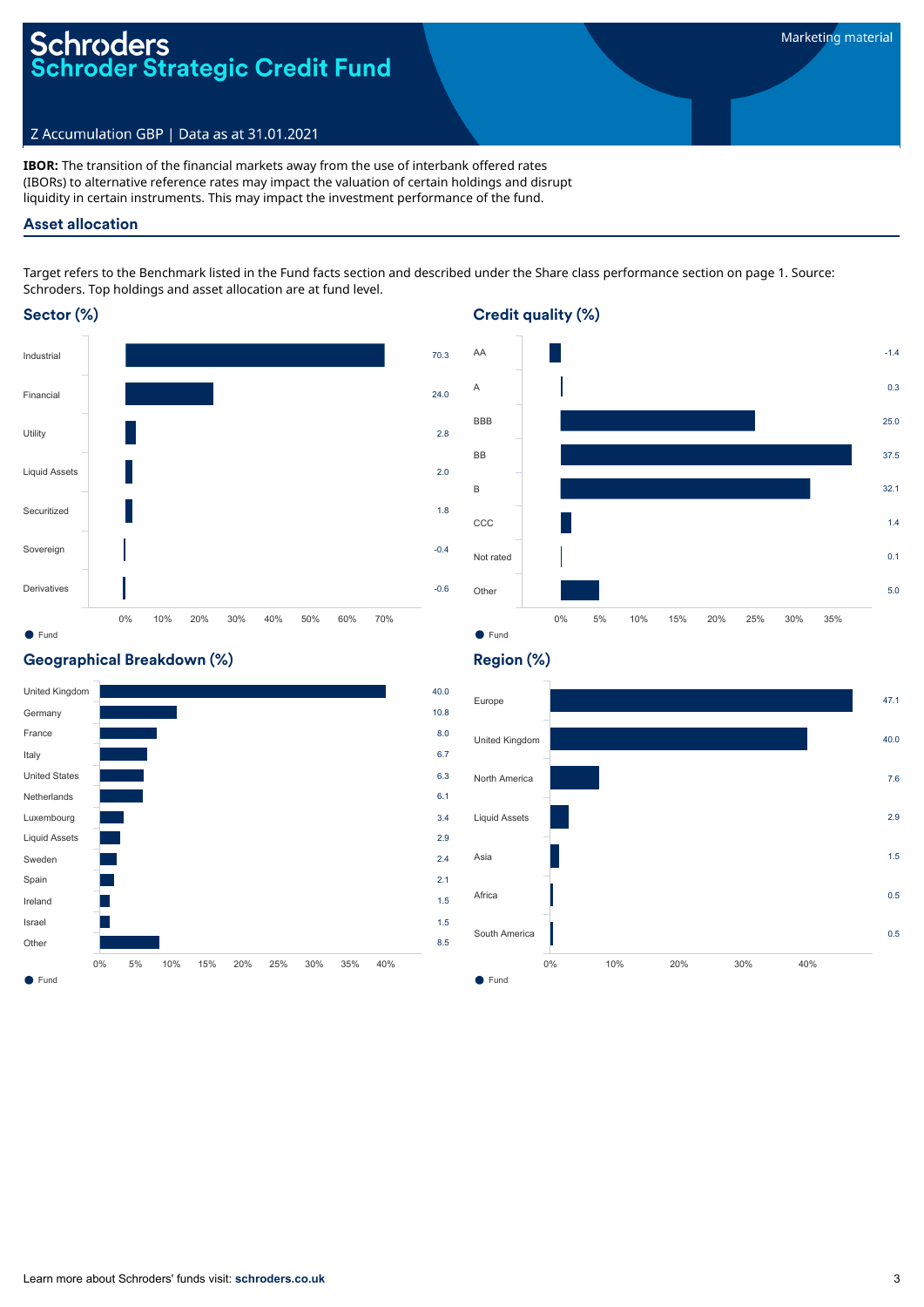#### Top 10 holdings (%)

| <b>Holding name</b>                                                                 | ℅   |
|-------------------------------------------------------------------------------------|-----|
| NUMERICABLE-SFR SA 7.3750 01/05/2026 144A                                           | 1.6 |
| <b>QUILTER PLC 4.4780 28/02/2028 REGS</b>                                           | 1.6 |
| PINEWOOD FINANCE COMPANY LIMITED 3.2500<br>30/09/2025 SERIES REGS                   | 1.5 |
| KONINKLIJKE KPN NV 7.0000 28/03/2073 - 144A                                         | 1.5 |
| Nidda Healthcare Holding GmbH 3.500000 30/Sep/2024<br>3.5000 30/09/2024 SERIES REGS | 1.4 |
| MERLIN ENTERTAINMENTS PL 5.7500 15/06/2026 144A                                     | 1.4 |
| TALKTALK TELECOM GROUP 3.8750 20/02/2025 REGS                                       | 1.3 |
| ARQIVA BROADC FINANCE PL 6.7500 30/09/2023 REGS                                     | 1.2 |
| RL FINANCE BONDS 6.1250 30/11/2043 REGS                                             | 1.2 |
| NH HOTEL GROUP SA 3.7500 01/10/2023 REGS                                            | 1.1 |

#### Share class available

|                               | <b>Z Accumulation GBP</b> | <b>Z</b> Income GBP |
|-------------------------------|---------------------------|---------------------|
| <b>Distribution frequency</b> | Semi-Annually             | Semi-Annually       |
| <b>ISIN</b>                   | GB00BIZ2ZC09              | GB00BIZ2ZK82        |
| <b>Bloomberg</b>              | <b>CZSTBZALN</b>          | <b>CZSTBZILN</b>    |
| <b>SEDOL</b>                  | BIZ2ZC0                   | BIZ2ZK8             |

#### Contact information

Schroder Unit Trusts Limited 1 London Wall Place London United Kingdom EC2Y 5AU Tel: 0800 182 2399 Fax: 0333 207 4504

For your security, communications may be taped or monitored.

## Benchmark and corporate action information

The fund's performance should be assessed against its target benchmark of 3 month GBP LIBOR (or an equivalent reference rate) and compared against the Investment Association Strategic Bond sector average return. In relation to any fund that is managed with reference to LIBOR, Schroders is in the process of assessing the potential alternatives to LIBOR and will notify investors of any decision to move away from LIBOR in due course. On 24.03.2014, the fund, previously named Cazenove Strategic Bond Fund, changed its name to Schroder Strategic Credit Fund.